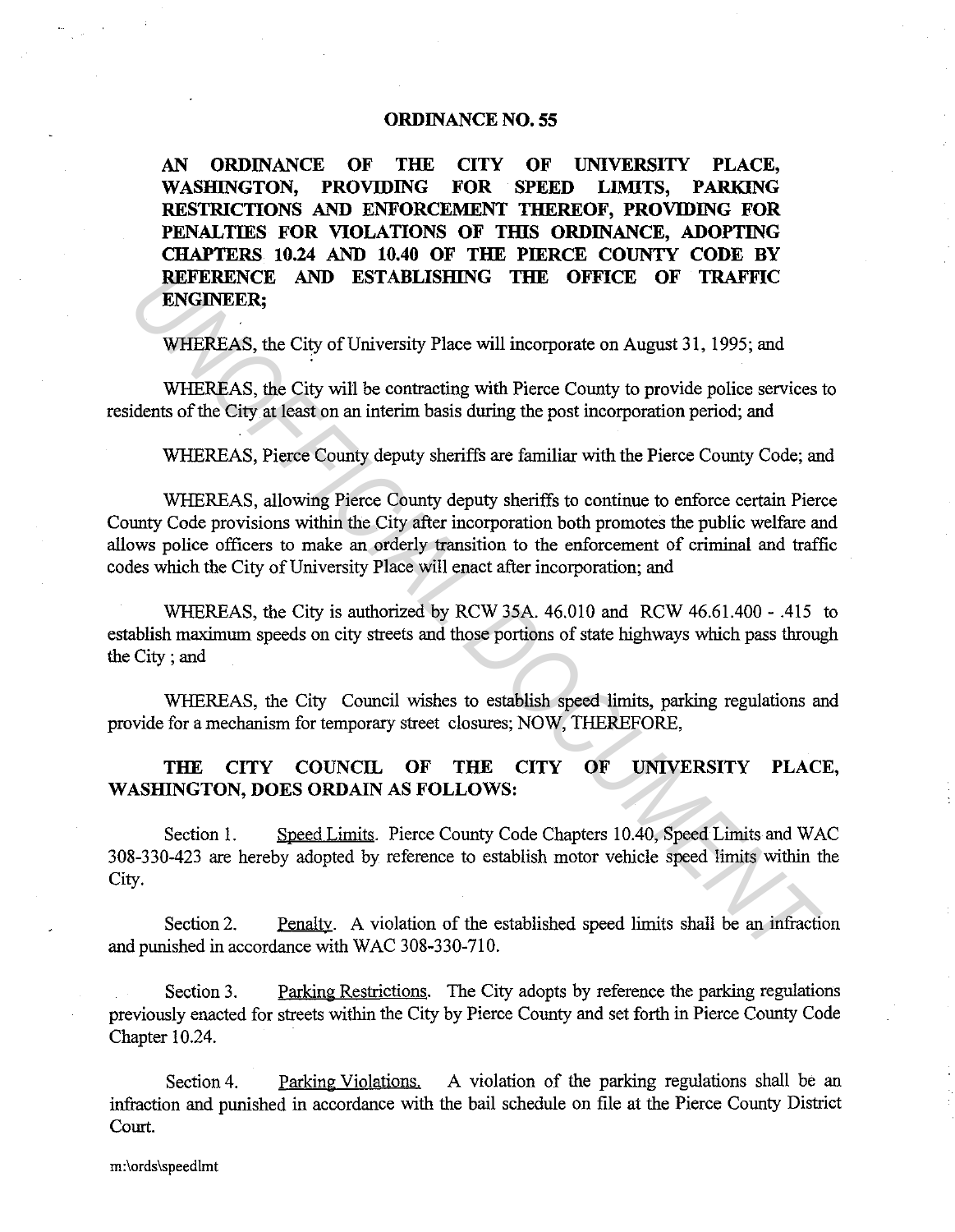Section 5. Traffic Engineer: Street Closures.

A. The City shall contract with a qualified engineer to serve as Traffic Engineer. The Traffic Engineer shall have the authority granted by WAC 308-330-265 and 270, including any amendments thereto.

B. The City Manager upon the advice of the Traffic Engineer may close any city street to traffic to protect the public safety.

C. The City Manager, upon the advice of the City Police Chief, or such officer authorized to act in that capacity, may close any city street to traffic for purposes of public events or privately sponsored events such as, but not limited to, street fairs.

Section 6. Enforcement. Officers of the Police Department, or such officers as are authorized to provide police services to the City, shall enforce the provisions of this Ordinance.

Section 7. Copy Available. One copy of each statute or portion of statute, adopted by reference by this ordinance shall be authenticated and recorded by the city clerk together with this ordinance. Not less than one copy of each such statute or portion of statute shall be available in the office of the city clerk for use and examination by the public.

Section 8. Severability. Should any section, paragraph, sentence, clause or phrase of this Ordinance, or its application to any person or circumstance, be declared unconstitutional or otherwise invalid for any reason, or should any portion of this Ordinance be preempted by state or federal law or regulation, such decision or preemption shall not affect the validity of the remaining portions of this Ordinance or its application to other persons or circumstances. **B**<br>**B** The City Manager upon the advice of the Traffic Engineer may close any city stead<br>fifte to protect the public safety.<br>Complement the control of the City Police Chief, or such office<br>for the City Police Chief, or su

Section 9. Effective Date and Publication. A summary of this ordinance consisting of its title shall be published in the official newspaper of the City. This ordinance shall take effect and be in full force commencing at 12:01 a.m. on August 31, 1995.

PASSED BY THE CITY COUNCIL ON AUGUST 21, 1995

ATTEST:

Susan Matthew, Interim City Clerk

m:\ords\speedlmt